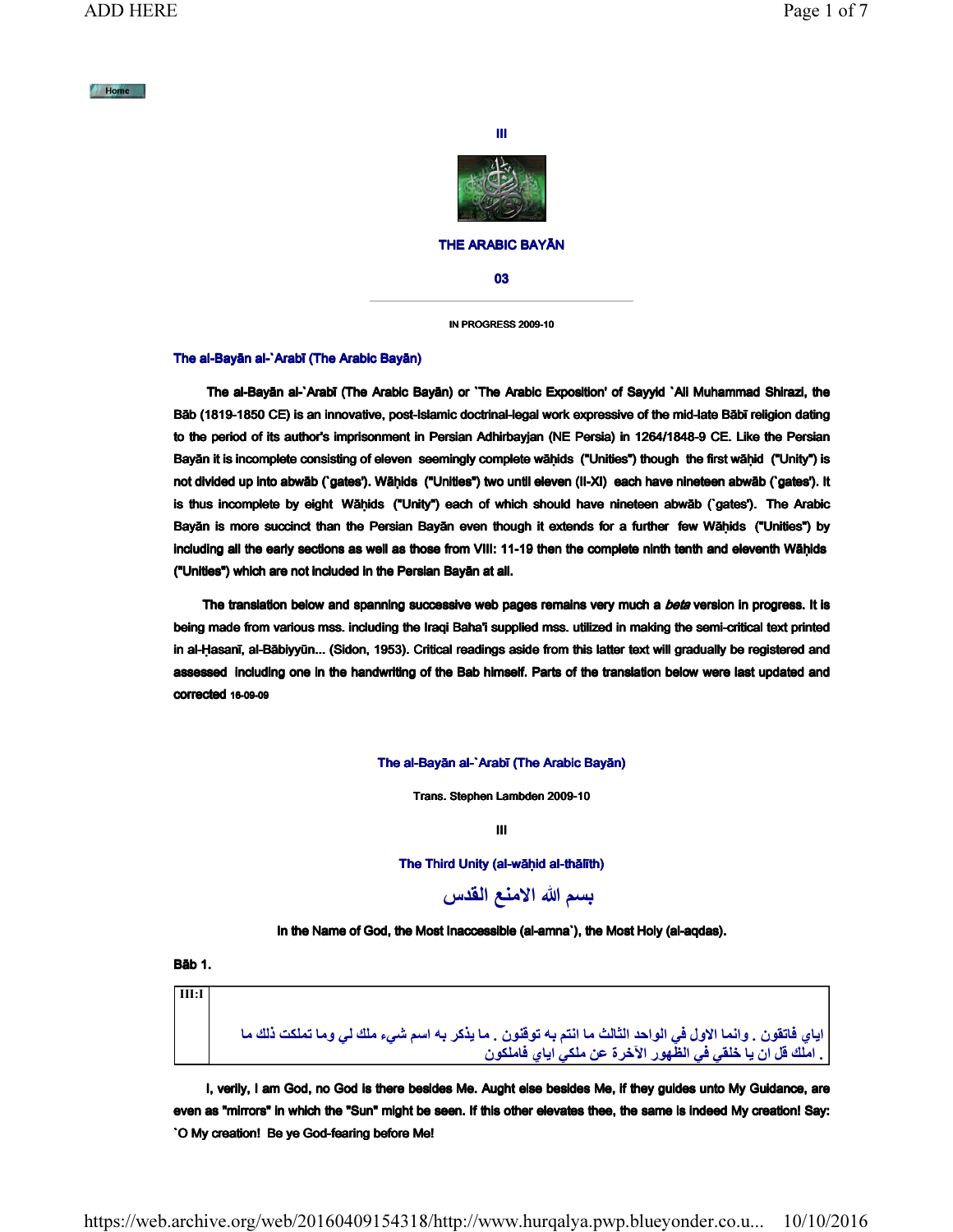# [Now] As for the First section [Gate] of the Third Wāḥid (Unity):

 Be thou befittingly assured that there is no mention therein (Wahid III : 1 of the Bayan) of a name (ism) of any single thing [such as] a Sovereign Ruler [King] (malik) [ruling] aside from Me. Such [a person] shall in no wise rule over that which I do rule! Say: `O my creation! In the [era of] the Ultimate theophany (al-ẓuhūr al-ākhira) My dominion (mulkī) is solely of Me! Wherefore be ye among the ruled!

Bāb 2.

ثم الثاني ما انطق به حق يخلق به ما اشاء ان حق فحق وان دون حق فدون ذلك . ذلك ما ينطق اذ كل نفي واثبات |  $_{\rm{III:II}}$ قد كون ثم ظهر بما تنطق قل ان ياعبادي فاتقون

#### Now for the Second [Gate].

Whatsoever I cry out through Him is the Truth (al-haqq). He creates through Him whatsoever He Willeth for such is the Truth (haqq), the very Truth (haqq). What is aside from the Truth (dun al-haqq) the same can be ransomed. Wherefore does He cry out with respect to every [mode of] negation and affirmation (kull nafy wa ithbāt) with the [creative imperative expression] "Indeed Let it Be!" (qad kun) (cf. Q, 2:117; 3:42, etc). Then is indeed manifested the like of what was invoked! Say: `O My creatures! [Of this] Be ye absolutely assured!'

## Note of translator.

Like Persian Bayan III:2 this section of the Arabic Bayan concerns the creative power of the Divine word as cried out (n-t-q) or uttered by His representative. The Arabic synopsis prefacing Persian Bayan III:2 reads, "Though His Utterance (bi-qawlihi) He is able to create something (al-shay') through Him if, that is, He should cry out through Him ( ق هب طني( because His Speech (al-qawl) is the Truth (al-haqq)."

# Bāb 3.

ثلاثلا مث ذا لبق نم تثعبا امب ةمايقلا موي كن رهظي انك انا ص نيح لبق نم تلزن ام عفرت و نذأن ام نيربا III:III

# Now for the Third [Gate].

Whenever [?? a نَك of] the Day of Resurrection is made manifest whatsoever previously existed is raised up [resurrected]. Then [also] is elevated whatsoever was previously revealed [sent down] at the very moment We authorize it. And We indeed are numbered among the patient ones (al-sābirīn).

# Bāb 4

ثم الرابع ما ينزل عليك في آخريك اعظم عما انزلنا عليك في اوليك . فكن من الشاكرين . وان فضل ما نزلنا | III:IV م سبب كيل من كيل .<br>عليك على ما نزلنا عليك من قبل كفضل القرآن على الآنجيل ذلك فضل محمد على عيى قل آن يا عبادي ظهوري في اخراي تنتظرون

## Now for the Fourth [Gate].

Whatsoever is sent down unto thee in thy eschatological [latter] days (ākhirīka) [the time of the Bab] is supremely greater (a`zam) than that which We sent down unto thee in thy earlier times. So be then [numbered] among the thankful!! The Bounty (fadl) which We sent down unto thee is greater than what was sent down unto thee in the past. This even as the magnificence (faḍl) of the Qur'ān transcends that of the Injīl (Gospel[s]) or the fact that the bounty (faḍl) of Muhammad is superior to that of Jesus (faḍl Muhammad `alā `Īsā').

 Say: `O My servants! My [eschatological] Theophany [Manifestation] (ẓuhūrī) is at My Zenith [on My Ultimate Level of disclosure] (fī ukhrāīi)! So be ye then among those in expectation thereof !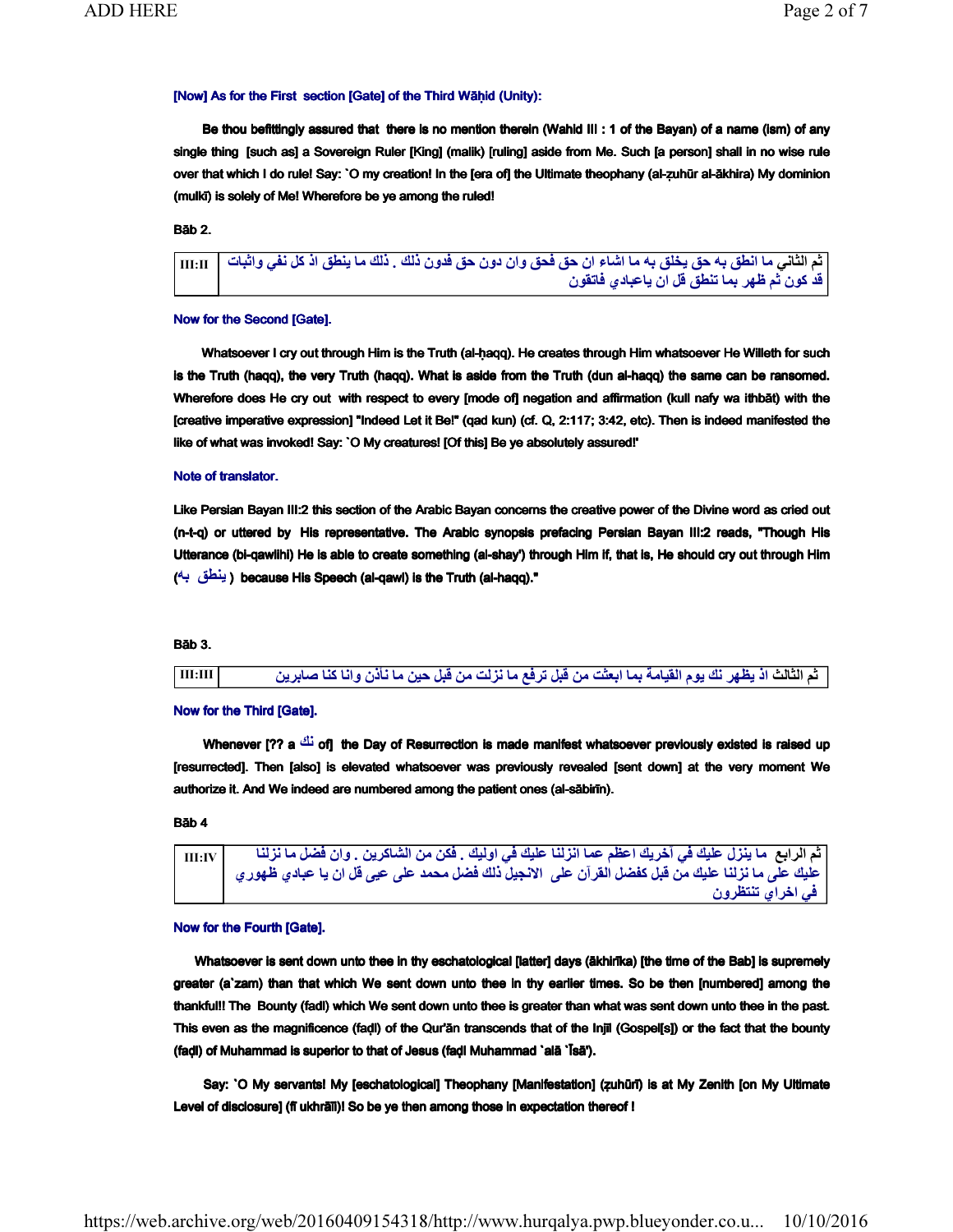# Bāb 5

ماخلا مث س دحاولا روبق عفرت اذا نذأت موي يف يلوقب ذا ي وعجرتف ي روهظ نا لبق نم عفر دق لا يدابعاي ن V:III

#### Now for the Fifth [Gate].

 The graves of the [past] Wāḥid (Unity) (qubūr al-wāḥid) are uplifted when so authorized on the Day of My Theophany (ẓuhūrī), when, through My Utterance (bi-qawlī), such of the past was indeed lifted up. This [thou would know] if, O My servants!, thou should return unto Me.

# Bāb 6

ثم السادس ما يذكر به اسم من دون الله خلق له ولم يكن بينهما ثالثًا قل اني لحق وان ما دوني قد خلق بي ثم لي | II:VI ان يا ع**ب**ادي **ظهو**ر ي في اخراي تدركون

## Now for the Sixth [Gate].

This concerns what He mentions about Him, a Name distinct from Allāh (ism min dun Allāh) which He created for Him. And there is not thereby a "third" (entity) betwixt these two. Say: `I am indeed the True One (al-haqq)! What is aside from Me He indeed created through Me (bihi) then before Me (lī). Say: `O My servants! My [eschatological] Theophany [Manifestation] (ẓuhūrī) is indeed at My Zenith (fī ukhrāīi). So be ye among those who are so aware.

Bāb 7



#### Now for the Seventh [Gate].

[This indicates that] My creation can never comprehend Me lest it behold Me! And everything which was revealed with respect to the [eschatological] Encounter [Meeting] with Me (liqa'i) [in the Qur'ān] the same is indeed [realized in] Myself in thy eschatological situation (ākhirīka) as in thy Initial circumstance (awlaika). Say: `This [eschatological encounter with God through the Bab] is supremely greater than [entrance into] the [realms of] Paradise (a`ẓam aljannāt) [as thou would know] if, after the receipt of deep knowledge [gnosis] (al-`irfān), thou were able to comprehend. Say: `Thou shall not envision a single expression of My love (shay' fī ḥubbī) save thou [first] comprehend what is indicated in this respect about My good-pleasure (riḍā'ī). This unless, O my lovers! (`ushshāqī), you are able to envision [the messianic] He whom We shall make manifest as the Living One [One alive as a living messianic figure] (bi'l-hayy).

### Bāb 8

مث نماثلا ي ام يلا متنا نايبلا يف ء ش لك نم انقلخ دق ه نورظنت VIII:III

#### Now for the Eighth [Gate].

 [This indicates that] whatsoever We created of everything (min kull shay') is within the Bayān [as thou would realize] should thou gaze therein.

## Bāb 9

 $_{\rm{HI:IX}}$  ما في البيان قد نزل في الهياكل الواحد ثم ذلك الآية لتقرأون شهد الله انـه لا إلـه الا هوالرحمان رب  $_{\rm{II:IX}}$ الكرسى المنيع الله لا إله الا هوالمهيمن القيوم الله الدي لا إله الا هوالملك السلطان القاهر الظاهر الفرد الممتنع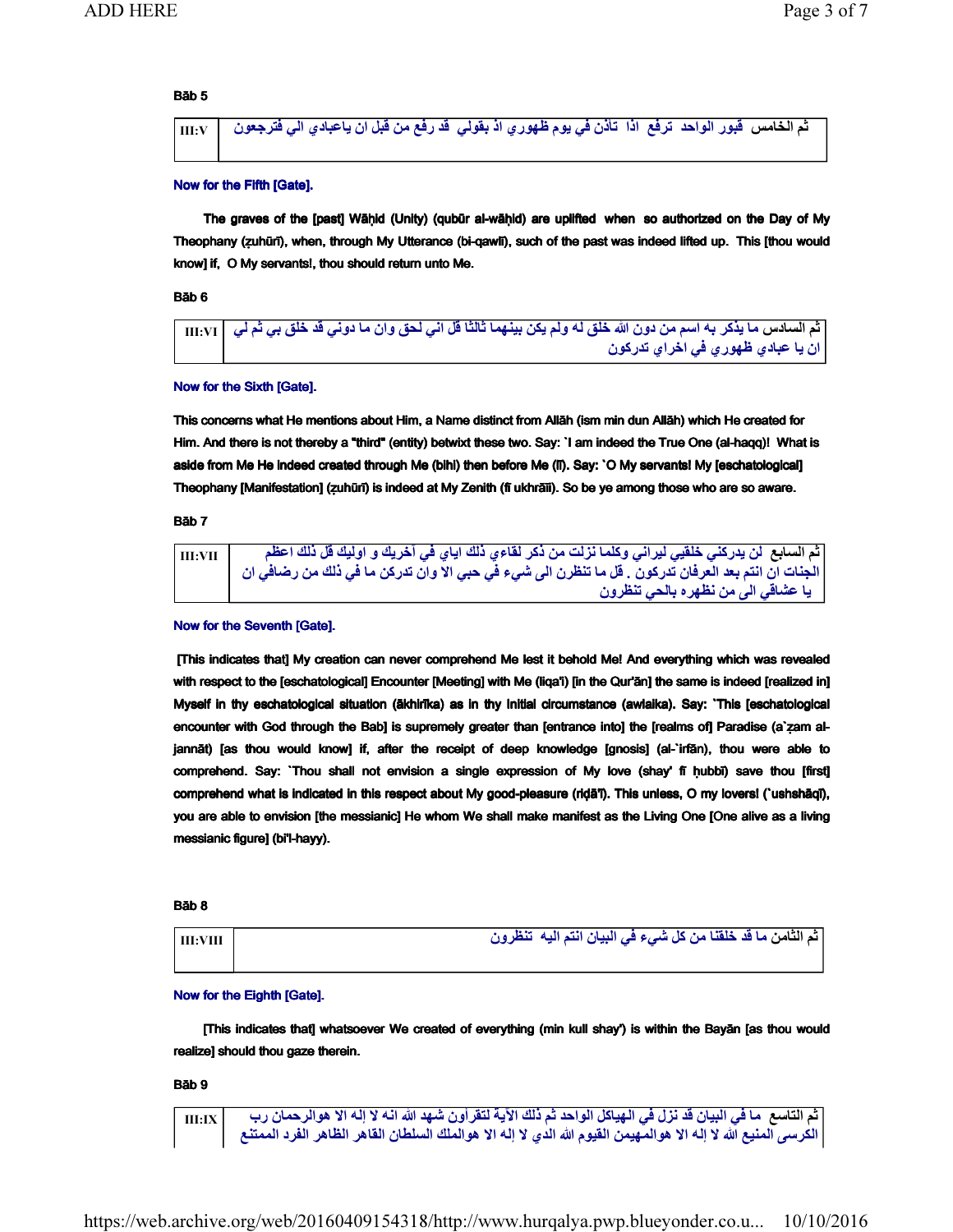له الاسماء الحسنى يسبح له من في السموات والارض وما بينهما قل سبحان الله عما انتم تشيرون الله الدي لا إله الا هوالحق العالم القائم القادر له الاسماء الحسنى يسجد له من في السموات والارض و ما بينهما وهو العزيز المحبوب

## Now for the Ninth [Gate].

 [This indicates that] Whatsoever is in the Bayān was assuredly sent down in the hayākil al-Wāḥid [abjad19] (`Talismans constituting the Unity"). Additionally (thumma), thou (pl.) should recite this verse/ these verses (alāyat):

"God beareth witness that He, verily, no God is there except Him, the All-Merciful, the Elevated Lord of the Throne [Celestial] (rabb al-kursī al-manī`). God, no God is there except Him. the Help in Peril, the Self-Subsisting (al-muhaymin al-qayyūm).

"God Who, no God is there except Him, the King (al-malik), the Sovereign (al-sulṭān), the Victorious [Wrathful] (al-qāhir), the Evident (al-ẓāhir), the Unique (al-fard), the Transcendent (al-mumtana`). Unto Him belong the Most Beautiful Names (al-asmā' al-ḥusnā). Whomsoever is in the heavens or upon the earth or whatsoever lieth between them render Him glory. Say: `Glory be to God, above that which they falsely ascribe.'

"God Who, no God is there except Him, the True One (al-haqq), the All-Knowing (al-`alam), the Upright (alqā'im), the Powerful (al-qādir). Unto Him belong the Most Beautiful Names (al-asmā' al-ḥusnā). Whomsoever is in the heavens or upon the earth or whatsoever lieth between them do bow down before Him for He is the Mighty (al-`azīz), the Beloved One (al-maḥbūb)."

#### Note of the Translator

 The exact sense of لكايهلا دحاولا al-hayākil al-wāḥid (translated `the Talismans constituting the Unity') or more literally `The Haykals / Scriptural Loci/ Embodiments / Temples/ Persona of the Unity") is uncertain. The Arabic term واحد wāhid has (without the definite article) an abjad numerical value of nineteen. The meaning might thus be the `fullness' or pleroma of the nineteen persons or haykals of the Bab and his eighteen letters of the living who form a Unity. This basic sense seems to have been the perspective of Gobineau and/or his assistant translators. The 1865 Les Religiones... translation (in the Appendix) has the reasonable, though perhaps over-simplified and interpretive rendering "dans les (dix-neuf) personnes de I'Unité" ("in the [nineteen] persons of the Unity") (ed. Les Religiones, 1928 ed. page 412). This may be on the right lines though the context perhaps suggests something more profound to the effect that the Bayan is a revelatory completeness of great numerological magnitude in the light of its talismanic potency as a sign of the numerology of oneness incorporating the numbers 19 and 361. The word hayākil (`temples', `embodiments', etc) may indicate "talismans" conceived as non-personified revelatory potencies which embody the power of revelation. They can be viewed as loci or `personified', `embodied' revelatory potencies of the Bāb subsumed into that "Unity" (al-wāḥid) that engendered and sustains all existence. Haykals may be thought of as revelatory, hypostatic loci configured as a unity according to a Bayan-centered scriptural universe of wāḥids ("Unities"). In their nineteen- fold schemata of fullness, they express a complete revelatory pleroma, (Gk. "fulness"), a totality or kull shay' embracing "all things", absolutely "everything" as befits the final outpouring of God through his messianic Bab on on the Day of God.

 Having stated that the Bayan was sent down or revealed as a single completeness the Bab immediately counseld his reader to further recite some Qur'anic-type verses. The phrase مثم فلك الآية لمتقراون which I have rendered "Additionally (thumma) thou (pl.) should recite this verse (al-āyat)" would seem to indicate that the reader should supplement the Bayānic perfection with some Qur'anic style verses spelled out or re-revealed by the Bab. The Arabic verses forming the second segment of Arabic Bayan III: 9 are introduced by the singular (and plural?) ةيلآا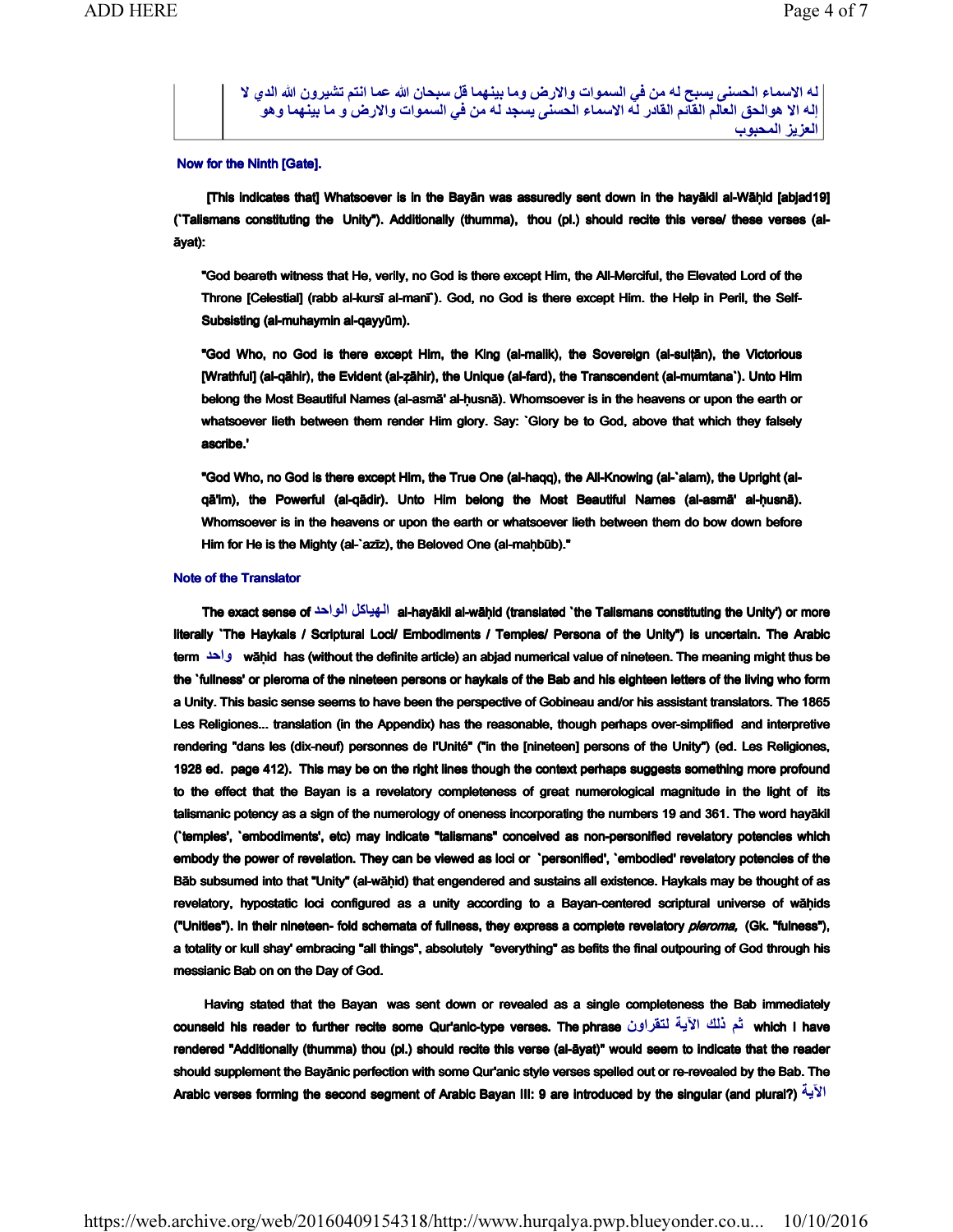"the verse" (not the plural, تايلآا " the verses" as one might expect) to introduce several quite lengthy Qur'ān rooted citations.

ADD HERE

# Bāb 10

 $_{\rm X:III}$  أشر ما فيها في تلك الآية انتم عدد كل شيء اذا تجدن الروح والريحان تقرأون والا انتم تصمتون ثم تتقكرون . شـهد الله انـه لا إلـه الا هو لـه الـخلق والامر يـحيي ويميت ثم يميت ويحيي وانـه هو حي لا يموت في قبضته ملكوت كل شيء يخلق ما يشاء بأمره انه كان على كل شيء قديرا

## Now for the Tenth [Gate].

This concerns what is therein [see above, the Bayān] of these verse[s]. Thou should recite them according to the number of 361 (kull shay' = abjad 361 times) if thou experience the spirit (al-rūh) and the breeze [of life] (rayhān), otherwise thou should keep silent and then engage in contemplation. God beareth witness that He, verily, no God is there except Him. Unto Him belongs the creation and the command (lahu al-khalq wa'l-amr) . He causes life and makes to die then He causes death and brings to life. He indeed is the Living One (al-ḥayy) Who does not die for in His grasp is the Kingdom of all things (malakūt kull shay'). He creates whatsoever He wills through His Command. He, verily, is Powerful over all things (kull shay').

Bāb 11

شعلا دعب نم دحاولا مث ر مسب ىلولاا ةيلآا يف اهيف لزن ام الله دقلاا عنملاا س متنا ، ف ورظنت ورح ىلا دحاولا ن XI:III

# Now for the Eleventh [Gate].

 This [section concerns] what was revealed therein [the Bayān] as the initial verse [of the Bayān] (al-āyat alawwalī) namely, بسم الله الامنع الاقلس Bism Allāh al-amna` al-aqdas ("In the Name of God, the Most Inaccessible, the Most Holy"). Thou should thus direct thy gave towards the `Letters of the Unity' (hurūf al-wāhid).

## Note of the Translator

What is meant by the دحاولا ف ورح the `Letters of the Unity' (ḥurūf al-wāḥid) is again, not immediately obvious. It may simply be the persons who make up the nineteen strong Bābī Wāḥid (Unity), namely the Bāb and the eighteen `Letters of the Living'. Alternatively, if the ḥurūf al-wāḥid, `Letters of the Unity' are in some sense those implied in the new, doubly apophatic, nineteen letter basmala spelled out in Arabic Bayān III:11 (= سم الله الأمنع الأقلس =) then the matter is rather more complicated.

Bāb 12

ثم الثا في من بعد العشر ما فيها في النقطة حروف الاول تدركون . ذلك من يظهره الله حروف الحي عنده III:XII | كمرآت عند الشمس بمثّل ذاك انتم فّي كل الاسماء والصّفات تستدلون . ذلك جوهرالبيان يذّكر نفسه من عند ربه ما انتم اياه تدركون . انني انـاً الله لا إلـه الا انـا الظـاهر السلطان قل مـا دونـي خلقي كل اياي يعبدون . قل الله الله ربي وانتم ان يا كل شيء لا تشركن بالله ربكم احدا . ولا تدعون مع الله ربكم الرحمن شيئاً

## Now for the Twelfth [Gate].

This [section] concerns what is stipulated concerning the Point (al-nuqṭa) for thou should strive to comprehend the [mystery of the] initial letters (ḥurūf al-awwal) [of the new basmala?]. They indicate Man yuẓhiru-hu Allāh (Him Whom God shall make manifest") [and] the `Letters of the Living' (huruf al-hayy) who are nigh unto Him. They are even as "Mirrors" (mirat) before the "Sun" (al-shams). This thou should strive to establish relative to all of the Names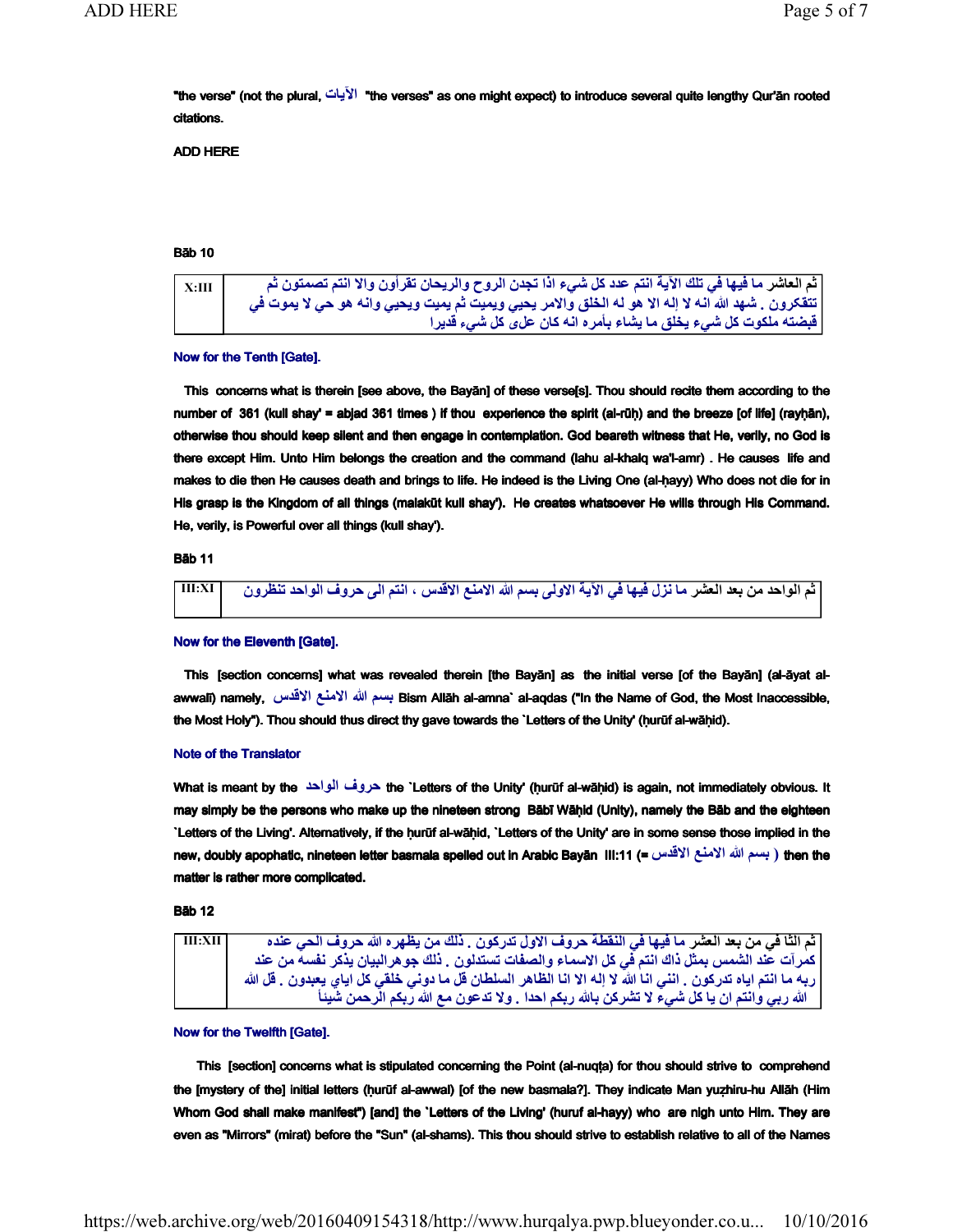and Attributes (al-asmā' wa'l-ṣifāt) [of God] for it is the very Essence of the Bayan (jawhar al-bayān). He Himself mentions it on the part of His Lord that thou might be moved to comprehend it. I, verily, I am God, no God is there except Me, the Manifest (al-zāhir), the Sovereign (al-sultān). Say : `What is other than Me is My creation. Wherefore should all serve Me'. Say God is indeed God! thy Lord! And thou, O kull shay' ([Babi] `Everything'-Pleroma), no one among you should subscribe to polytheistic ways about God, thy Lord! Thou shall not instigate any faction (shi`a <sup>an</sup>) against God, thy Lord, the All-Merciful.

Bāb 13

شعلادعب نم ثلاثلا مث ر س ت لا ئ نل لاو يلاوا يف لاا يف خ لك نلمعتلو باتك يف لاا يار حاو د يف كلاس م ك م XIII:III نوبدأتت مكلعل

## Now for the Thirteenth [Gate].

 [This section concerns the directive that] Thou shall in no wise enquire about either My origins-beginnings (awwalī) or My ultimate destiny (al-ukhra'ī) except by means of a letter (fi'l-kitāb). This to the end that everyone might operate according to Thy directives [courses of action] (masālik) perchance thou might be accounted among the cultured.

Bāb 14

| VIII:XI | ثم الرابع من بعد العشر ان تحفظن كلما نزل في البيان كطلعة طرز في ألواح مقطعة لا تكتبن ما يغير طرزه |
|---------|---------------------------------------------------------------------------------------------------|
|         | ثم في اعلى الجلد تحفظون   و من يكن عنده دون ما ينبغي لعزته يحجب عمله فلا تكونن من المحتجبين       |

#### Now for the Fourteenth [Gate].

 This [section directs: ] Preserve ye indeed! everything that hath been sent down in the Bayān. This as if it were a dawn-breaking ornament amongst the Scriptural Tablets (ṭal`at ṭaraz fi al-alwāḥ). Not something written as detached (muqatta`at) [aside from other Divine revelations] such that one besmirches its ornamented status (ṭaraz). Thou should also preserve it [all the revealed words] in the most elevated of tomes [volumes] (`a`lā al-jild). Whoso operates in a manner other than as directed, by His very Might! such an one shall have his efforts veiled away though he shall not be numbered among the veiled ones.

## Bāb 15



## Now for the Fifteenth [Gate].

 This section declares] Believe ye in [the messianic] Him Whom We shall indeed make manifest (= Man yuẓhiru-hu Allāh) on the Day of Resurrection (yawm al-qiyāma)! This in such wise that in all the worlds thou be numbered among the believers in Me and in My verses (ayat). Otherwise seek ye forgiveness of Him then be contrite before Him.

Bāb 16

شعلادعب نم عماسلا مث ر مس لا امب لاا نلمعت هب لاا نرمأتلاو كيلع هانلز . نا شل هنا لق نلعجن مك اتآرم مكراثآو XVI:III حلاب متنا اذا نوبحت متنا ام اهيف نورت نولباقت ق

Now for the Sixteenth [Gate].

 [This section declares that] Thou shalt not act save in accordance with what We have sent down unto thee. Neither shalt thou stipulate [command] anything except [it be] through I Myself. Say: `He, verily, is indeed the